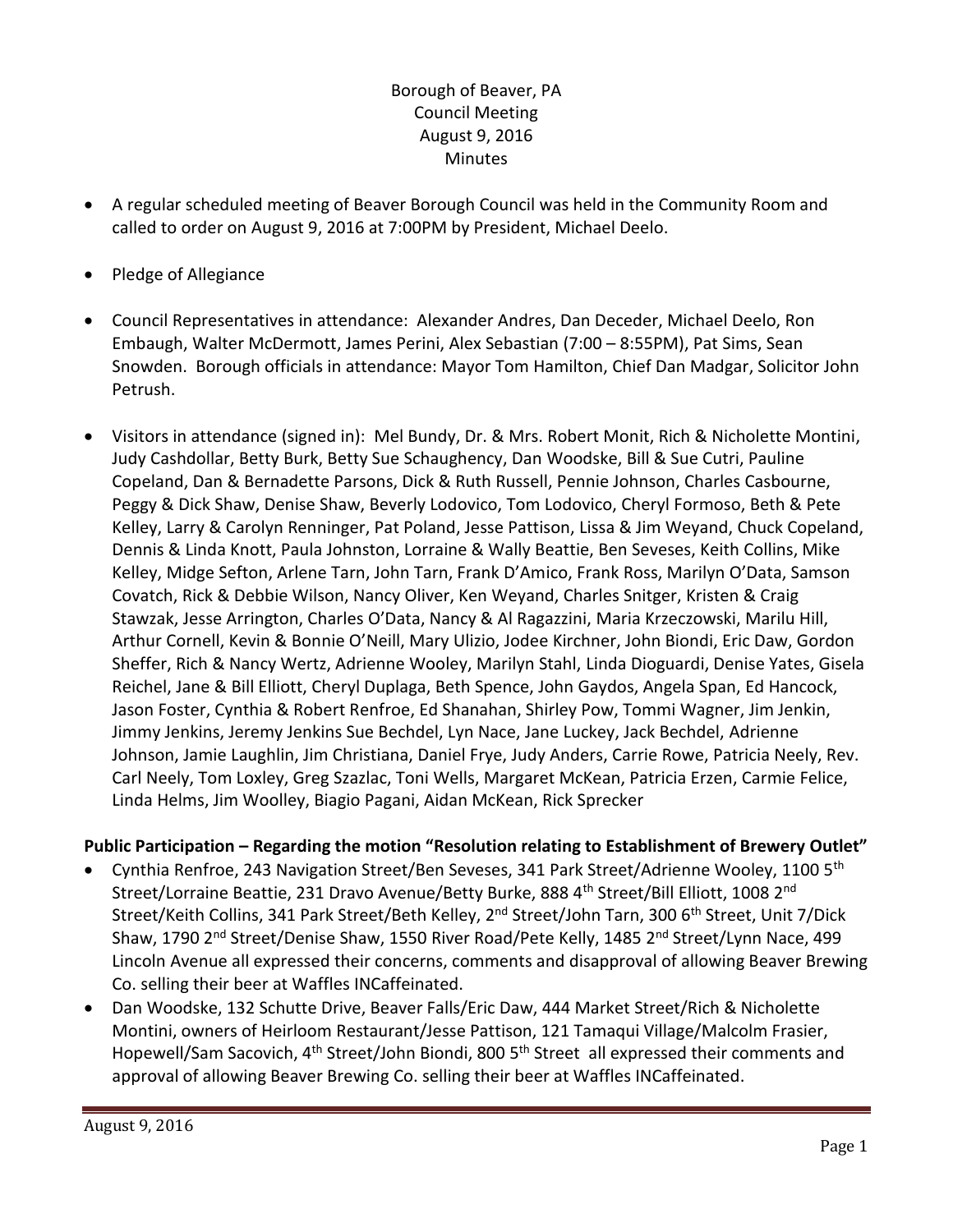## **Motion – Resolution relating to Establishment of Brewing Outlet**

# *Motion by Mr. McDermott that Council approve the attached Resolution number 2016-04 relating to Establishment of Brewery Outlet. Seconded by Mr. Sebastian.*

Discussion from council members:

- Mr. Deelo stated an official from the Bureau of Liquor Control Enforcement visited the Borough last week and requested council vote promptly on a resolution to approve or disapprove sale of beer at Waffles INCaffeinated/Beaver Brewing. Mr. Deelo thinks it's unusual that a license was issued by the Liquor Control Board and then later requests a borough council vote.
- Mr. Andres stated he was disappointed in the clerical part of the resolution the quick involvement of council members to bring this to vote. Council has not had an opportunity to review or discuss. He suggests the resolution be taken to committee for further discussion among all council members.
- Mr. Andres made a motion to table the motion. That motion to table failed for lack of a second.
- Mr. Embaugh stated council was not questioned or participated in the wording of the resolution. However, Mr. Petrush was requested to research the situation at the last council meeting after council discussion.
- Mr. Perini stated the situation was discussed at the last council meeting as recorded in the minutes. Council requested guidance of the Solicitor which is now in the form of a resolution.
- Mr. Deelo clarified that a yes vote is to disapprove beer sales and a no vote is to approve beer sales.

# *Roll call vote: Mr. Embaugh – Yes, Mr. Perini – Yes, Mr. Sims – Yes, Mr. Deceder – Yes, Mr. Sebastian – Yes, Mr. Andres – No, Mr. McDermott – Yes, Mr. Snowden – Yes, Mr. Deelo – Yes. Motion passed 8- 1.*

Council recessed from 7:55PM – 8:10PM – called to order at 8:10PM

### **Approval of minutes**

### *Motion by Mr. McDermott to accept the July 12, 2016 Council meeting minutes as corrected. Seconded by Mr. Snowden.*

Approval of Motion on page 6 titled "Borough Municipal Authority terms" needs corrected to show 6-0 and not 6-1.

*Voice vote passed unanimously.* 

### **Treasurer's Report**

- July 2016 end of month reports and balances reviewed.
- Reports will be filed for annual audit.

### **Review invoice and authorization to pay bills**

*Motion by Mr. Snowden to authorize and pay submitted invoices for the Borough. Seconded by Mr. Embaugh. Voice vote passed unanimously.*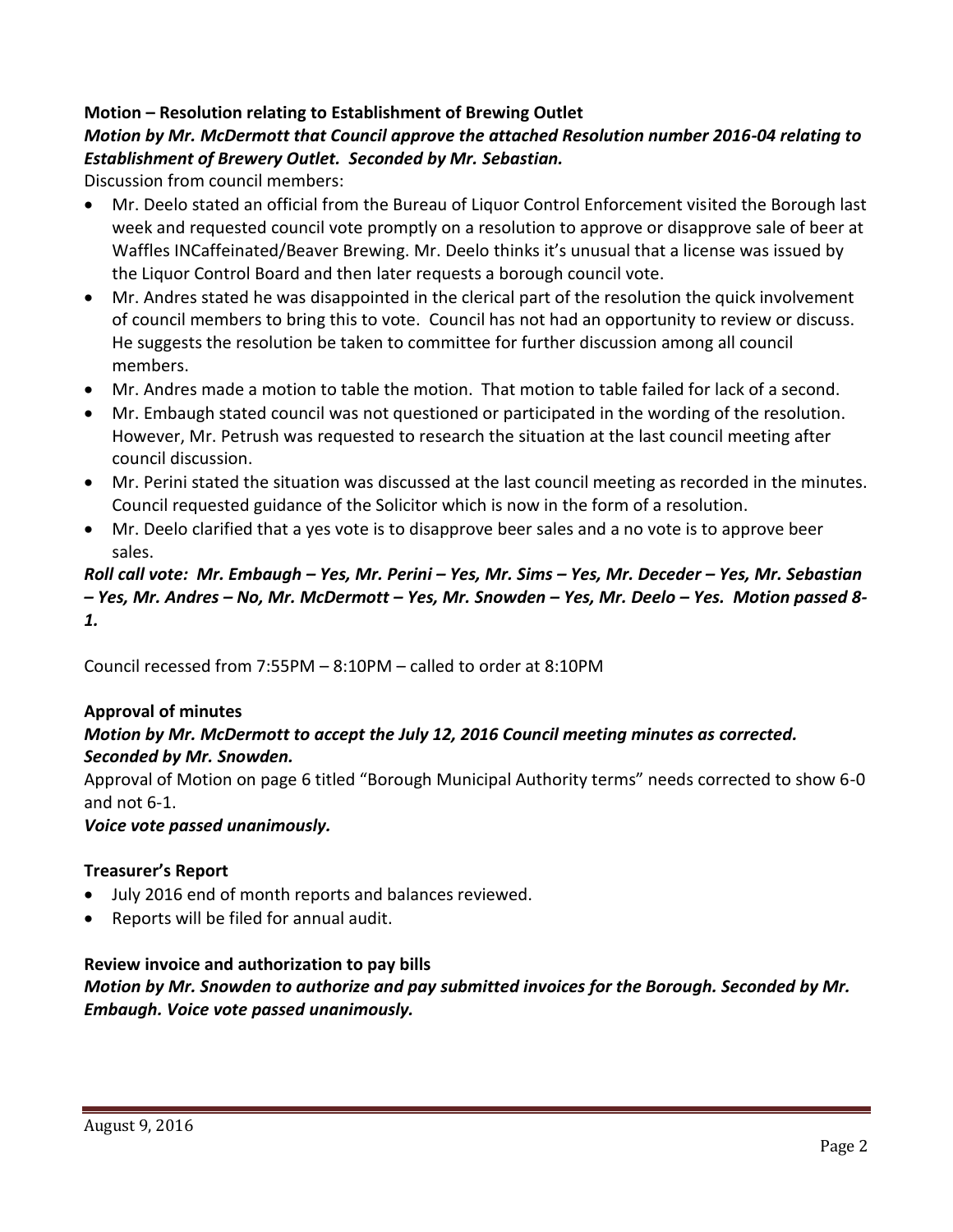## **Public Participation –**

- Judy Cashdollar, 899  $7<sup>th</sup> Street A man approached her requesting money on the corner of Beaver$ Street and Third Street. She informed the Chief of Police.
	- o Chief Madgar advised residents to call 911 in order to give specific description and details.
- $\bullet$  Linda Knott, 1230 2<sup>nd</sup> Street Attended the last council meeting regarding pot holes in the alley by her home. Thanked Chief Madgar and the borough employees for repairing the alley as promised.
- Aidan Mckean, 265 Beaver Street Questioned what the policy was for using the access road by Bridgewater residents with the new construction at Bridgewater Crossing the near future. Would the borough be changing or updating the policy.
	- o Mr. Deelo stated the plan is to use as a mutual emergency access road.
	- o Mr. Sebasian stated the traffic issue will need to be discussed with Mr. Betters.
	- o Chief Madgar stated he has left a message with Mr. Betters regarding the future use.
- Tommi Wagner, 230 Beaver Street Requesting a traffic study since traffic has increased on Beaver Street by 30% in the last 6 months. Drivers are avoiding main street by using the side streets. Also suggested a citizen committee to look at all issues town is going to face with the new Shell Plant.
	- o Mr. Deelo stated the Planning Commission is already representing the borough regarding the Shell Plant.
	- o Mr. Embaugh and Mr. Sebastian stated there are 2 dangerous intersections: 1) Beaver Street and Third Street; and, (2) Corporation Street and College Avenue.
- Keith Collins, 341 Park Street Requesting council to look into rent control so current renters are not affected by rent increases once the Shell Plant opens.

# **Reports – Commissions**

**Council of Governments (COG) –** Reported by Mr. Deceder June 23, 2016 meeting minutes enclosed in council packet

**Business District Authority –** No meeting held in July

**Civil Service Commission –** No meeting held in July

**Zoning Hearing Board –** No meeting held in July

### **Planning Commission –**

June 20, 2016 meeting minutes and July 18, 2016 draft meeting minutes enclosed in council packet

## **Tree Commission –**

- June 27, 2016 meeting minutes enclosed in council packet
- Chief Madgar stated he met with several members of the Tree Commission to improve communication between the commission and borough.
- Mr. Colavincenzo stated he would like to advertise or send out an eblast for additional members to improve response time to residents.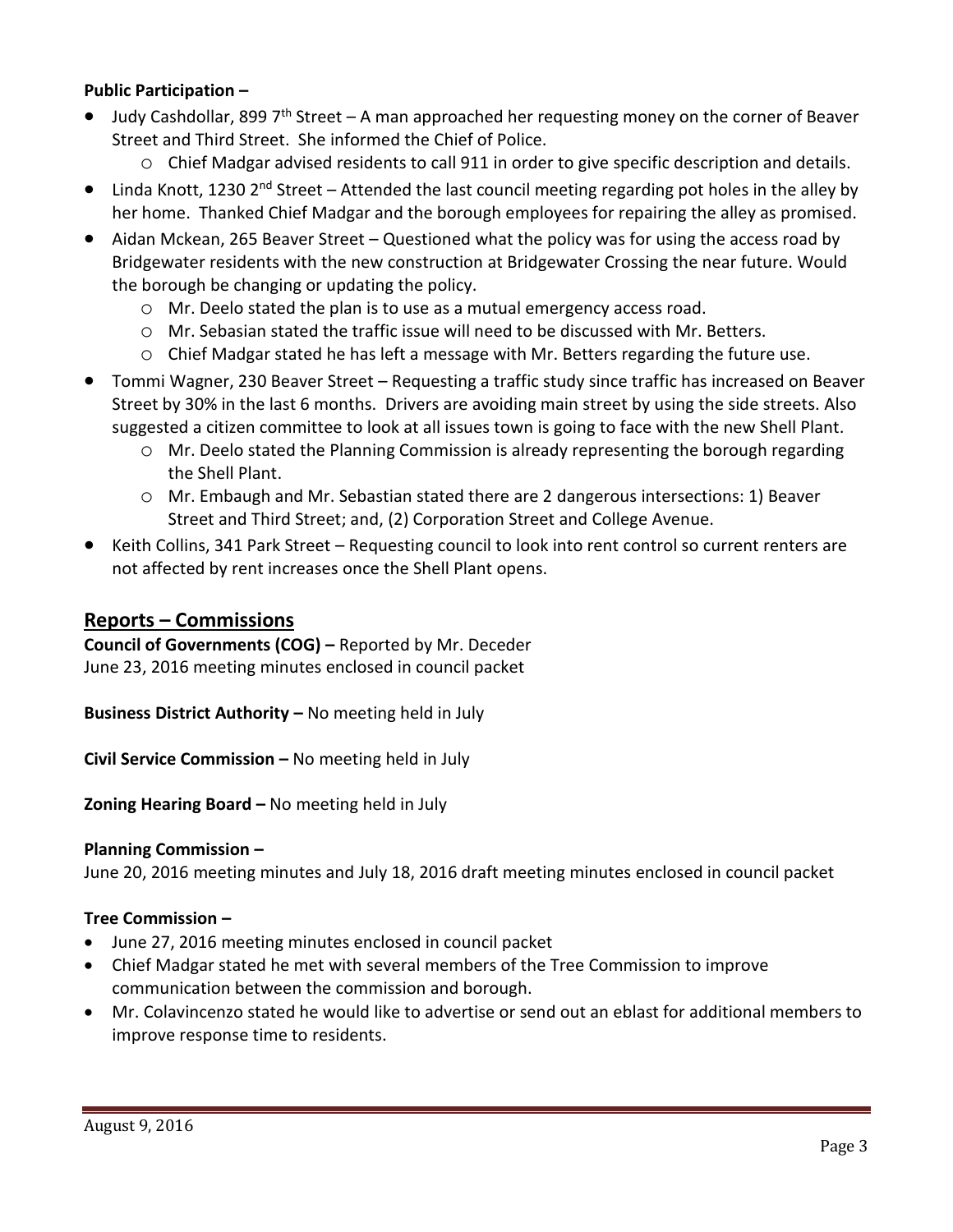**Code Enforcement Officer Report –** Reported by Mr. Sprecker July 2016 report enclosed in council packet

**Historic Architectural Review Board (HARB) – No meeting in July** 

# **Council Committee Reports**

**Public Safety –** Reported by Mr. Snowden July 27, 2016 meeting minutes enclosed in council packet

**Finance –** Reported by Mr. Perini July 20, 2016 meeting minutes distributed to council

**Highway –** No meeting in July

#### **General Government –** No meeting in July

#### **Code Enforcement –** Reported by Mr. Sebastian

- No meeting in July
- Scheduling a meeting with the Borough Manager and Code Enforcement Officers regarding the Rental Registration Program.

#### **Recreation –** Reported by Mr. Embaugh

- No meeting in August
- Requesting several garbage cans to be placed at the skateboard area

### **Water & Sewer –** Reported by Mr. Sims

- July 20, 2016 meeting minutes enclosed in council packet
- Municipal Board can meet, however they cannot act without council approval until January 2018.
- Municipal Authority has been approached to see if we would handle sewage for Bridgewater.
	- o Potential revenue
	- o Uses our equipment more

### **Reports**

## **Manager's Report –** Reported by Chief Madgar

- Reviewed the July 2016 report enclosed in council packet
- Access Road Dan Martone will be going out to bid for paving within the next 30 days
- Jefferson Trace The pit is too small, will try to increase the size by October.
- Per the Department of Environmental Protection's (DEP) request, sending out an eblast to remind residents of certain ordinances regarding grass clippings, weeds and debris in the road which effect our water samples.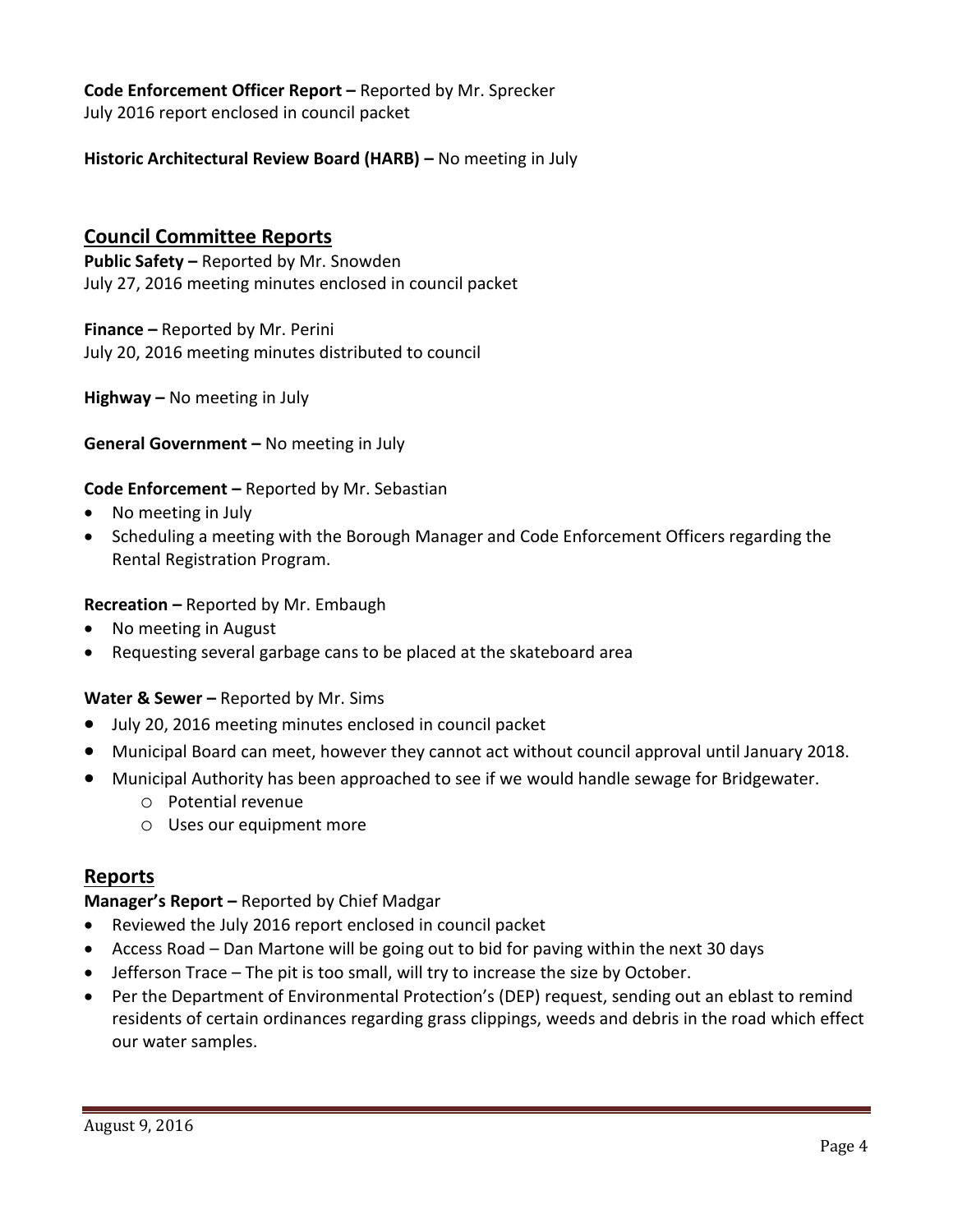## **President's Report –** Reported by Mr. Deelo

Pool – decision to continue as long as subsidizing is no more than \$50,000 a year. It is approaching break even and thanks everyone involved in the successful year.

#### **Mayor Hamilton –**

Thanked everyone involved in making the Annual Car Cruise a success

#### **Police Chief Madgar –**

Heroin epidemic – everyone needs to be vigilant in working together to report any suspicious activity

**Fire Department –** No report

**Emergency Management Coordinator – No report** 

**Borough Engineer and Water/Sewer Engineer –** June 2016 and July 2016 monthly reports enclosed in council packet

#### **Solicitor Petrush –**

- Reviewing the following:
	- o Litigation Code Enforcement at 418 Fair Avenue
	- o Tax Exemption paperwork at 274 Wayne Street

## **Old Business**

### **New Business**

**Motion –Rescind School Resource Officer motion of September 8, 2015** *Motion by Mr. Snowden that Council rescind the motion/resolution of September 8m, 2015 in regards to the Beaver Area School District (BASD) assuming the full burden costs training, maintaining, equipping, and providing the School Resource Officer (SRO) and his vehicle while serving BASD. Seconded by Mr. McDermott. Roll call vote: Mr. Embaugh – No, Mr. Perini – No, Mr. Sims – Yes, Mr. Deceder – Yes, Mr. Andres – Yes, Mr. McDermott – Yes, Mr. Snowden – Yes, Mr. Deelo – Yes. Motion passed 6-2 (Absent - Mr. Sebastian)*

### **Motion –School Resource Officer**

*Motion by Mr. Snowden that Council continues to provide the School Resource Officer (SRO) to the Beaver Area School District (BASD) for the 2016-2017 school year, upon condition that BASD is able to fund a minimum of \$30,000.00. Seconded by Mr. Andres. Voice vote passed unanimously. (Absent – Mr. Sebastian)*

**Motion –Implement the Municipal Water Meter Change-out Program** *Motion by Mr. Sims that Council adopt the attached description at a cost not to exceed \$781,584 regarding the Municipal Water Meter Change-out Program. Seconded by Mr. Perini. Voice vote passed unanimously. (Absent – Mr. Sebastian)*